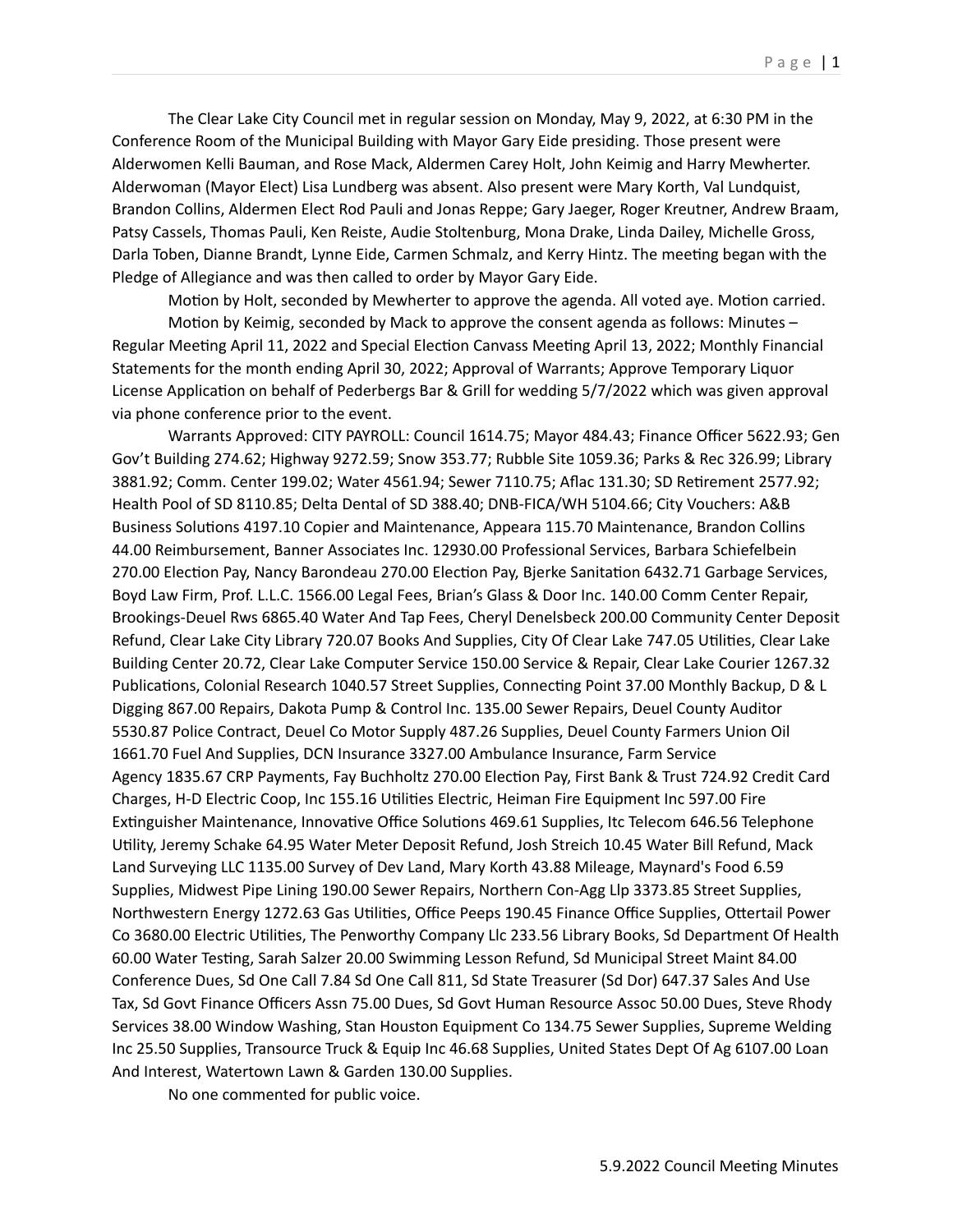Unfinished business for the 2021-2022 council was addressed. Property located at 105 5th St. E was discussed. It was to be torn down by the owner by May 15th as previously discussed. It was determined that the property should be inspected. Motion by Keimig, seconded by Holt to have Attorney Todd Boyd contact the State Fire Marshall for inspection of the property.

Further business for the council was presented by Attorney Boyd. A petition was filed with the City Finance Officer contesting Resolution #2022-4 "A Resolution Approving Gratuitous Conveyance of Real Property to Nonprofit Corporation". The petition was reviewed by Boyd who also consulted with other attorneys regarding issues raised by the petition. It was concluded that the petition filed does not conform with South Dakota Administrative Rules, nor SDCL Chapter 9-20, nor South Dakota Case Law, and it was found to have numerous deficiencies. Boyd advised the council that no action needs to be taken with regards to the petition recently filed.

Before adjourning Mayor Eide thanked the citizens of Clear Lake for 10 years and the support from the Council and staff. He spoke of the accomplishments of the Council in the past 5 years and many changes within the city as well as issues not previously addressed. He had harsh words for those whose past actions and negative comments may have lasting results. He gave his appreciation for the support of his family and will firmly support the new Mayor and intends to maintain close contact with her.

Motion by Keimig, seconded by Holt to adjourn as 2021-2022 Council. Upon roll-call, all voted aye. Motion carried.

Convened as 2022-2023 Council. Because Mayor Elect Lisa Lundberg was absent, and President Carey Holt had finished his term, Vice President Harry Mewherter was named Interim Mayor of Clear Lake until Lundberg can take her oath of office. Roderick Pauli took his Oath of Office for Alderman in Ward I for a 3 year term, and Jonas Reppe took his Oath of Office for Alderman Ward II for a 3 year term. Todd Boyd took his Oath of Office for City Attorney and Mary Korth took her Oath of Office for Finance Officer.

Bauman nominated Harry Mewherter for President. Motion by Reppe, seconded by Mack that nominations cease and a unanimous ballot be cast for Harry Mewherter. All voted aye. Motion carried.

Mack nominated Kelli Bauman for Vice-President. Motion by Pauli, seconded by Reppe that nominations cease and a unanimous ballot be cast for Kelli Bauman. All voted aye. Motion carried.

Motion by Mewherter, seconded by Mack to approve the consent agenda as follows: Building Permits: Approved: Judith Homan, 704 5<sup>th</sup> St E - 8x10 deck and concrete sidewalk; Thomas Pauli, 608 2<sup>nd</sup> Ave  $S - 18x38$  garage; Trinity Lutheran Church, 1013  $3<sup>rd</sup>$  Ave  $S - 16x20$  concrete drive and 16x20 sidewalk; Hasslen Construction, 410 5<sup>th</sup> St W (Commercial) – addition and renovations to Deuel School; Steven Wallert, 203 7<sup>th</sup> Ave S – Fence; Demolition Permits: Hasslen Construction, 410 5<sup>th</sup> St W (Commercial) – Shop building and storage at Deuel School; Thomas Pauli, 608 2nd Ave S – detached garage. Delinquent Water Bills; Approve Temporary Liquor License Applications: Pederbergs Bar & Grill for wedding on 7/2/2022, Goodwin Lodge for Clear Lake Days July 29-31, 2022; Budget Training, June 29, 2022, Sioux Falls, SD – Mary Attending. Approvals of permits are subject to the condition that they are in accordance with all building codes and ordinances of the City. Temporary One-Day Permits are subject to all paperwork being signed and submitted to the Finance Officer and that the applicants provide the city with proof of liability insurance for the event. Upon roll-call, all voted aye. Motion carried.

Dianne Brandt and Audie Stoltenburg spoke on behalf of the Clear Lake Reunion Committee. They updated the council on insurance. They have secured liability insurance for an estimated cost of \$750.00-800.00. The concern was cancellation insurance for \$1000.00 in the event of inclement weather.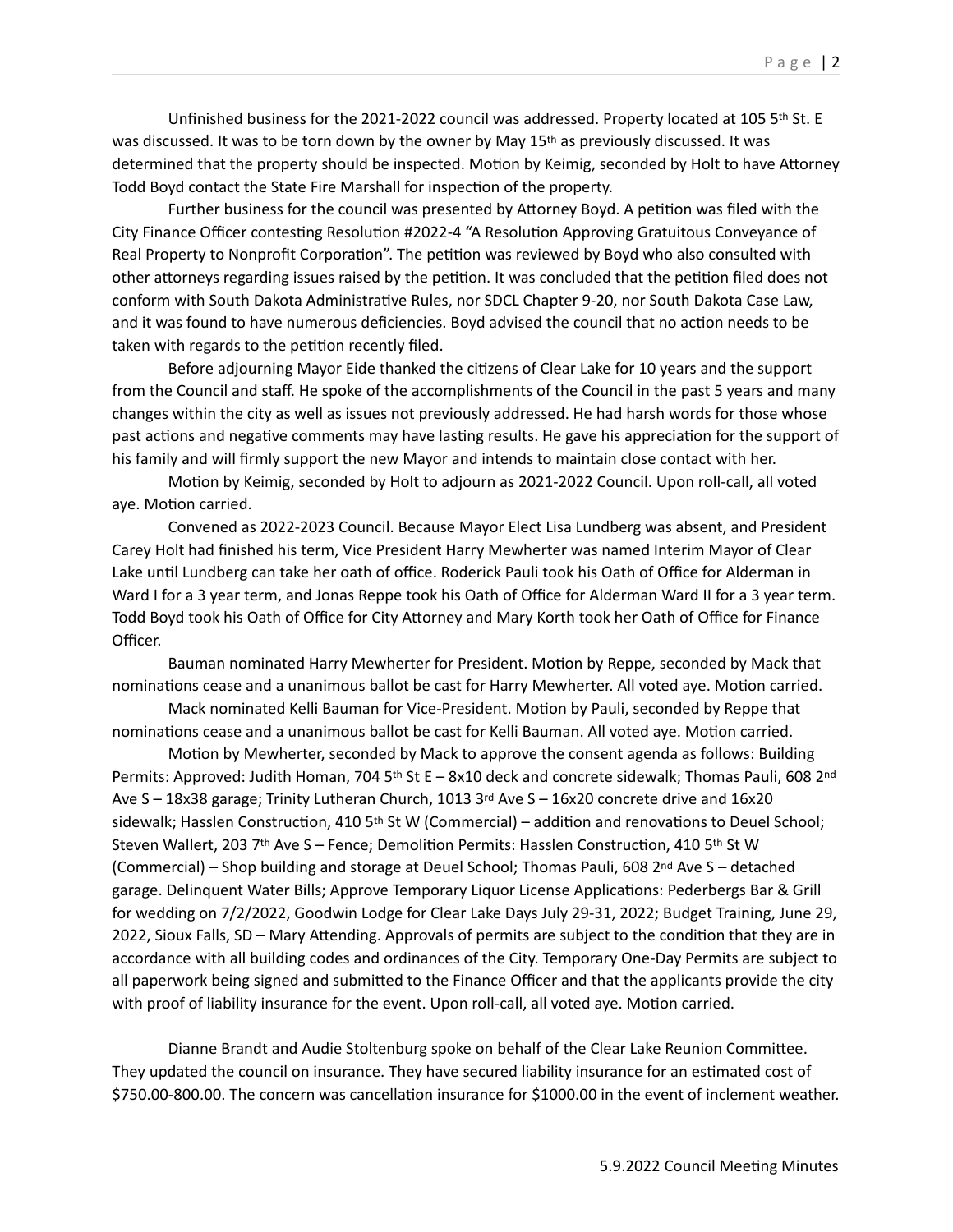Discussion was held and the council tabled the item until the June meeting. The Committee updated the new members of the council on the activities and location for Clear Lake Days and all school reunion held July 29-31st, 2022. The Facility Use Agreement was presented. Motion by Mack, seconded by Pauli to approve the Facility Use Agreement and Release and Waiver of Liability, Assumption of the Risk drafted by Attorney Boyd, reviewed and accepted by SDPAA. Upon roll call, all voted aye and motion carried.

Motion by Bauman, seconded by Reppe to approve the On-Off Sale Malt Beverage and On-Off Sale South Dakota Farm Wines license renewal for the following establishment, contingent upon all state and local licensing requirements being met: 4 Amigos LLC (Cowboy). Upon roll-call, all voted aye. Motion carried.

Motion by Pauli, seconded by Mack to approve the On-Off Sale Malt Beverage and On-Off Sale South Dakota Farm Wines license renewal for the following establishment, contingent upon all state and local licensing requirements being met: Pizza & Burger Shack, LLC. Upon roll-call, all voted aye. Motion carried.

Motion by Bauman, seconded by Pauli to approve the On-Off Sale Malt Beverage and On-Off Sale South Dakota Farm Wines license renewal for the following establishment, contingent upon all state and local licensing requirements being met: Humble Pig Smokery, LLC. Upon roll-call, all voted aye. Motion carried.

Motion by Reppe, seconded by Bauman to approve the On-Off Sale Malt Beverage and On-Off Sale South Dakota Farm Wines license renewal for the following establishment, contingent upon all state and local licensing requirements being met: DCFU (Convenience Store). Upon roll-call, all voted aye. Motion carried.

Motion by Mack seconded by Pauli to approve the On-Off Sale Malt Beverage and On-Off Sale South Dakota Farm Wines license renewals for the following establishment, contingent upon all state and local licensing requirements being met: Dolgen Midwest (Dollar General). Upon roll-call, all voted aye. Motion carried.

Motion by Pauli, seconded by Reppe to authorize the Finance Officer to process payroll and corresponding liabilities on the last day of each month and pay bills in a timely manner to avoid late fees. Upon roll-call, all voted aye. Motion carried.

Motion by Bauman, seconded by Mack to allow the Finance Officer to approve up to \$200 per event from the Promote City funds. Upon roll-call, all voted aye. Motion carried.

Motion by Pauli, seconded by Reppe to set a department supervisor expenditure limit of no more than \$1,000 without Council approval. Exceptions would be costs of daily operation, maintenance and repair. Upon roll-call, all voted aye. Motion carried.

Motion by Bauman, seconded by Mack to designate DNB National Bank as the official depository for the City of Clear Lake for a period of 12 months. Upon roll-call, all voted aye. Motion carried.

Motion by Pauli, seconded by Reppe to designate the Clear Lake Courier as the official newspaper for the City of Clear Lake for a period of 12 months. Upon roll-call, all voted aye. Motion carried.

Motion by Bauman, seconded by Pauli to approve the 2022 swimming pool employees as follows: Billie Jo Giesel: Manager & WSI: \$17.25/hr; Sarah Ronne: Asst. Manager & WSI: \$16.75/hr; LIFEGUARDS \$11.29/hr plus .25 per year worked: Josie Andersen, Victoria Preheim, Sarah Kreger, Jaycee Hourigan, Cadense Harmon, and Brooklyn Giesel. POOL ATTENDANTS at \$9.95/hr: Gracyn Gohring, Addison Timmons, and Laycee Andersen. Lifeguards are contingent on successful completion of certified lifeguard training. Upon roll call, all voting aye, motion carried.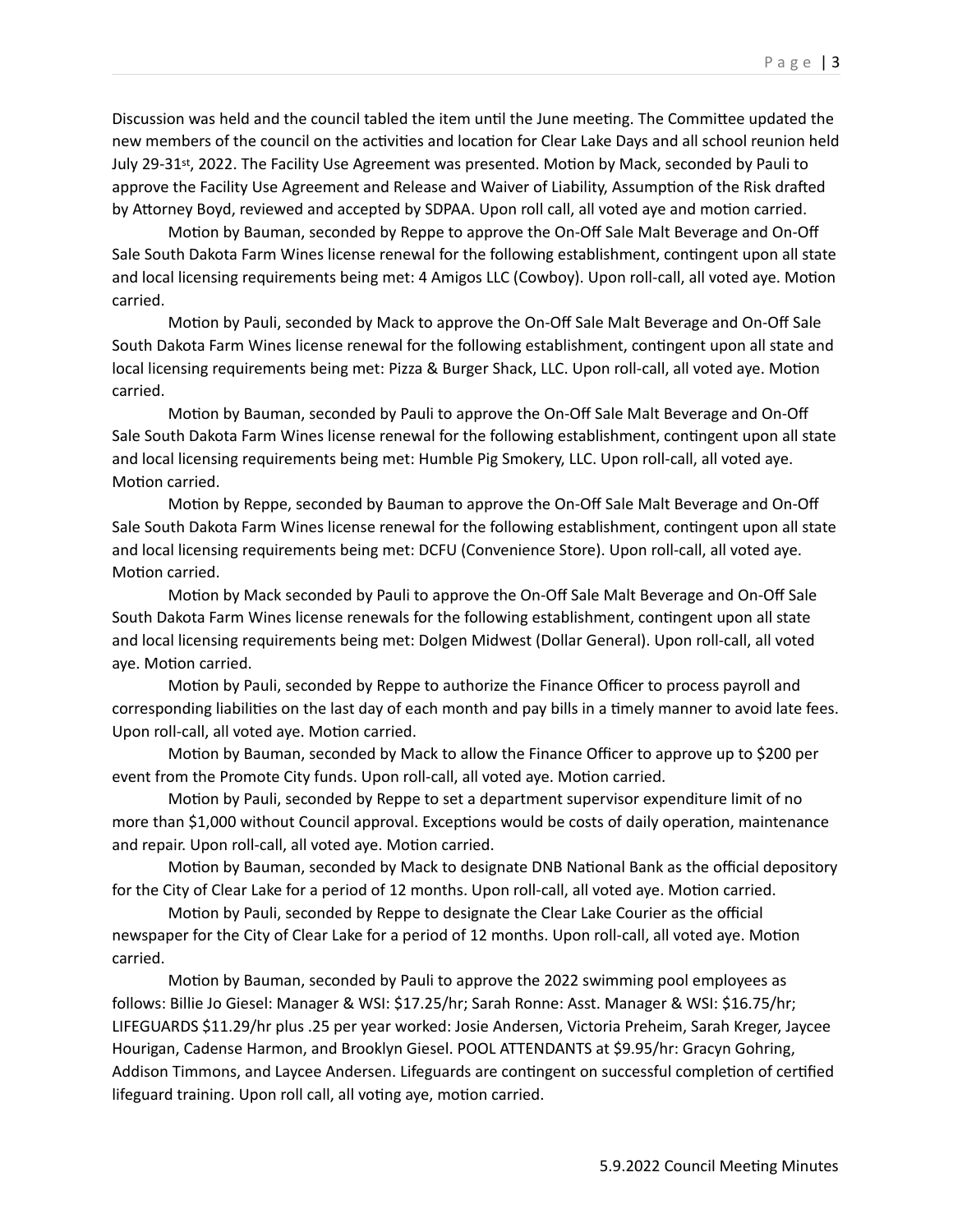Motion by Reppe, seconded by Bauman to approve the 2022 Summer Rec employees as follows: Arts & Crafts: Kasey Krause and Taylor Krause; Basketball: Jon Peterreins; Golf: Michelle Gross; Cooking/ Baking: Stephanie Mattson; Volleyball: Stephanie Mattson and Alyssa Beckius; Lego: Alysha Hamann; Running: Alysha Hamann; T-ball: Sara Hagberg and Kellen Bucknell; College: Hannah Reichling; Minors: Kris Ulmer; Majors: Shawn Johnson and Ryan Love; 8U Softball: Brittanee Collins; 10U Softball: Amber Peterreins, Jon Peterreins, and Matt Borg; 12U Softball: Brandon Lee and Joe Raml; 14U Softball: Ashley Meyer and Jill Kreger; 16U Softball: Ashley Meyer, Katie Evenson, and Morgan Salanoa. Head Coaches paid at \$11.50/hr; Co-coaches \$11.25/hr; Assistant Coaches \$11.00/hr; Concession Stand Manager \$11.00/hr; Concession Stand Assistant \$10.50/hr; and Umpires \$10.00/hr. Upon roll call, all voting aye, motion carried.

The Clear Lake Rubble Site was discussed. Superintendent Collins made suggestions on changing hours and days open beginning 2023. The \$10.00 flat fee was discussed and didn't seem appropriate for every load. Motion by Bauman, seconded by Reppe to give the Rubble Site attendants flexibility on charging according to size of loads. Upon roll call, all voting aye, motion carried.

The Community Center Rental Form was discussed. The form is available for a reduced rate or no charge for certain entities for community promotional purposes. It is imperative that even though there is no fee to use the Center on certain conditions, the form still needs to be signed for insurance purposes and a refundable deposit must be paid.

To promote camping at the City Park and Ulven Park, the Mayor and City staff would like to give away "pay for one night get one night free" coupons again for 2022. Motion by Bauman seconded by Mack to give away up to 50 coupons for the 2022 camping season. Upon roll call vote, all voting aye and motion carried.

Motion by Bauman, seconded by Reppe to appoint Lynne Eide to the Clear Lake Library Board of Trustees. Upon roll-call, all voted aye. Motion carried.

Motion by Bauman, seconded by Pauli to approve the following: Auto Supplement Budget Request to General Fund for: \$1784.70 (101-455-411 Library Salaries); \$136.53 (101-455-412 Library FICA); \$49.76 (101-455-413 Library Retirement); \$1657.50 (101-455-426.11 Library Supplies; \$1699.95 (101-455-434.60 Library Equipment) all from ARPA Grant for Humanities. And \$500 (101-455-426.11 Library Supplies) from SD Community Foundation Grant.

Motion by Mack, seconded by Bauman to declare the following items surplus having no value or value less than \$500.00 and authorized for disposal: De-Icer Body; Truck Mount; Scissors Lift. Upon rollcall, all voted aye. Motion carried.

No report from City Superintendent Collins.

City Attorney Todd Boyd reviewed the rules for Executive Session and reviewed SDCL 9-8-5 with the new council.

City Finance Officer Mary Korth reported the City will be audited sometime the end of May, 2022 for the 2021 financial year. The audit will be performed by Eide Bailly as in the past. The council had previously approved a three year engagement with Eide Bailly which covers this audit. Korth also reported a representative with SDPAA Insurance will be meeting with the Finance Officer and the Mayor to review insurance policies within the month. Korth also reported concerns on a house in Clear Lake up for Sheriff's Auction that has delinquent city utilities and how to proceed with collections. Attorney Boyd advised. Korth also presented the 2021 Annual Financial Report for the City of Clear Lake that she completed for approval and publication. Motion by Mack, seconded by Reppe to approve the 2021 City Annual Financial Report. Upon roll-call, all voted aye. Motion carried.